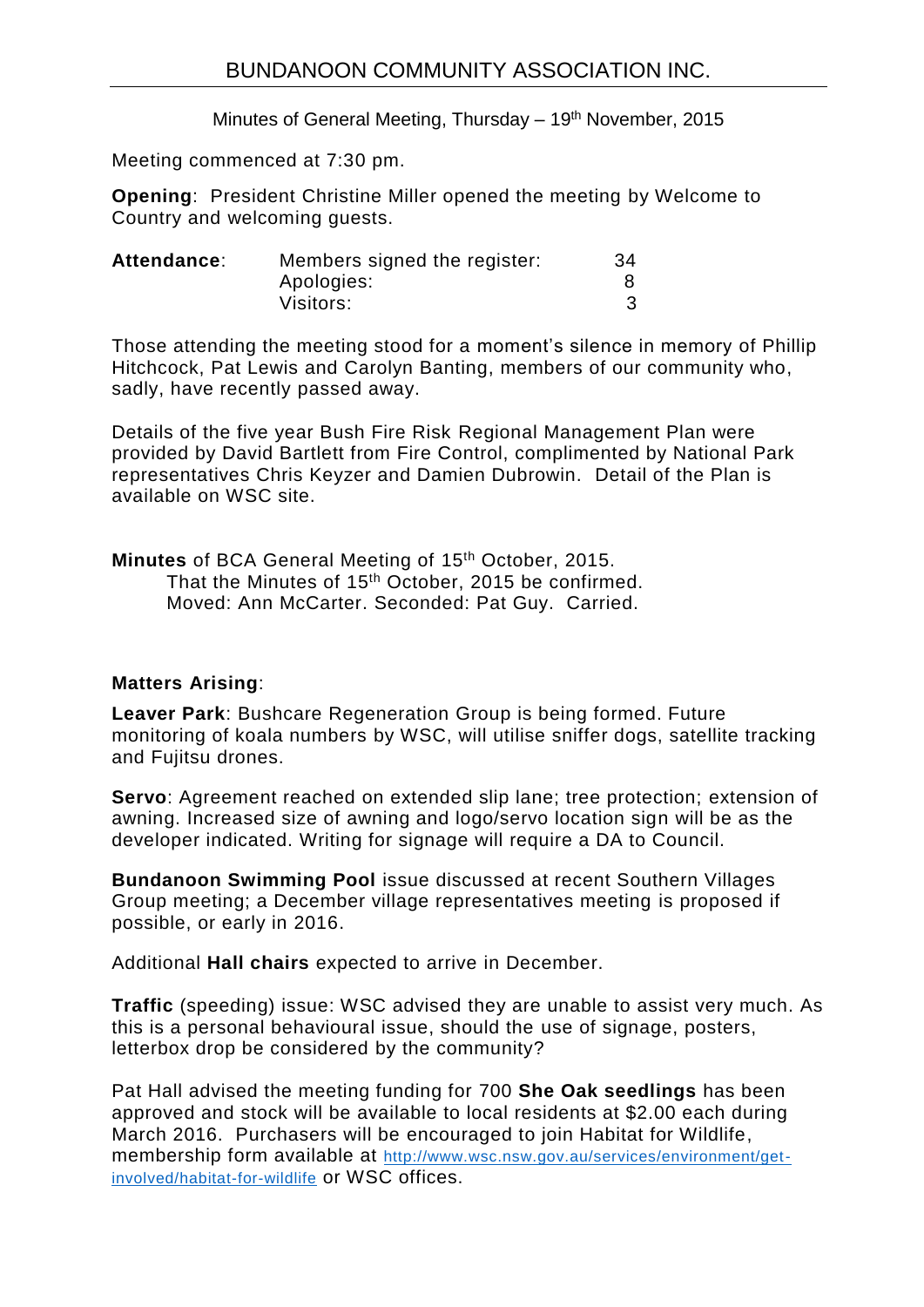Certificate of Appreciation received from Bundanoon's Rebels Football Club.

Acknowledgement of expression of sympathy from Schultz family following the death of Alby Schultz, Member of Parliament and a great supporter of Bundanoon.

## **President's Report**

- **Bridge** (southern), upgrade by John Holland engineering is progressing earlier than anticipated. At a recent impromptu on-site meeting it was acknowledged the bridge is to be upgraded sooner than previously advised. The question of providing pedestrian access was highlighted again as essential.
- **Grand piano** replacement Greg Slater advised letter to Yamaha favourably received, replacement cost of \$30,000 - \$35,000 we hope will be positively affected by trade-in amount of existing piano. Decision about the possible replacement of our Kwai will depend on the generosity of Yamaha.
- **ATM** BDCU Alliance Bank seeking to use the area of the unused door at the Good Yarn. Support for proposal coming from members of Southern Villages Group, a number of WSC Councillors. Awaiting approval of DA by WSC.
- **Australian Electoral Commission** proposed boundary changes affecting Hume and Throsby (likely to be re-named Whitlam), BCA submission requesting Bundanoon, Exeter and Penrose remain in Hume electorate.
- **Brigadoon** Committee has advised their intention to offer 25% ticket discount to local residents; tickets able to be purchased in advance; pipers to perform in Railway Avenue; town banner & anticipated installation of a sculpture relating to Brigadoon as part of the Sesquicentenary.
- **OMC**, recent discussion with local Uniting Church personnel policy to continue regular dialogue.
- **Don't Bore Bundanoon / Bundy on Tap**, intend to install a storyboard re these campaigns, in vicinity of shops. Part of the Sesquicentenary year, extending into 2016.
- Meeting advised the recent **Garden Ramble & Fling** were very successful and brought big crowds and good retail sales to Bundanoon businesses.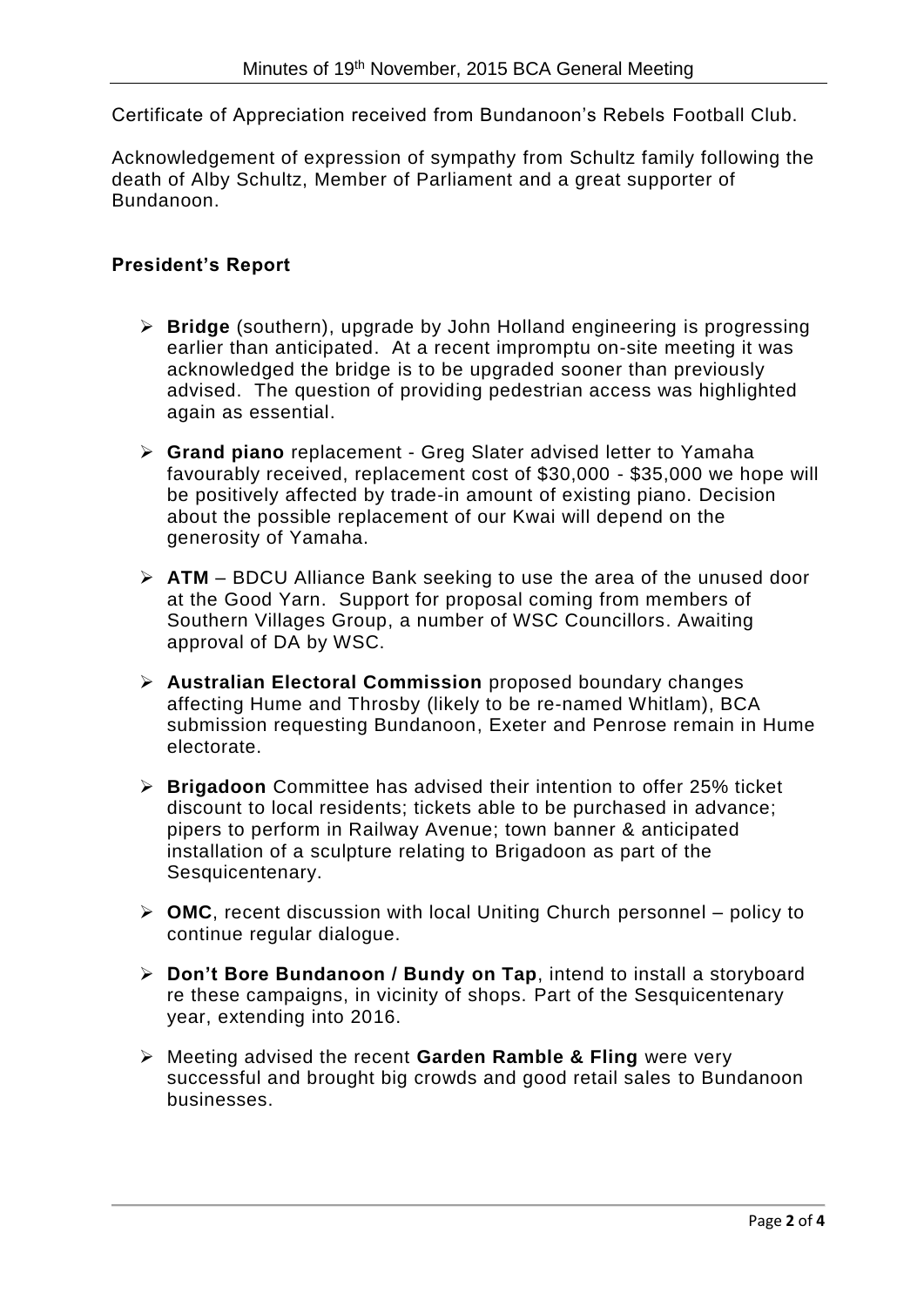- $\triangleright$  Advised the accounting record of Sub-Committee newsagency purchases was working, thanks to all for following the new procedures.
- Advised **Robyn Versluis** will end her 14-year tenure as Principal of the Bundanoon Public School in December.

President's Report, continued

BHG's **Reflections** of the Past DVD was launched 2nd November, 2015.

## **Treasury**

- $\triangleright$  A recent meeting of Christine Miller, Danien Beets and Kathy Wade with Auditor discussed recent changes and arrangements for the yearly Audit as of December 31st, 2015.
- $\triangleright$  As advised Kathy Wade is unable to continue as Treasurer as she is seeking full-time employment in Canberra. The Committee is looking for a replacement as a priority and is investigating some restructuring of the treasury function. Anton Baggerman has become a signatory to the BCA account. Committee decision enabled by Section 4.3 – Special General Meetings of the BCA Constitution. Following discussion it was moved:

This meeting supports the decision of the BCA Committee to appoint Anton Baggerman as a signatory to the BCA account.

Moved: Danien Beets. Seconded: Neil Wright. Carried.

- $\triangleright$  Danien Beets advised of the move towards the electronic platform, the continued need to require two signatories for payments. Investigating the move away from MYOB accounting system to the XERO online business software; this proposal is supported by the BCA auditor and may commence January 1st, 2016. Kathy Wade has advised she will continue to assist with the changeover, as she is able.
- No **Treasurer's Report** available at this time, members were requested to provide email address to receive the report, when available.

John Wood asked whether the BCA banking accounts should be moved to BDCU Alliance Bank.

Regarding the question of additional storage facilities, inquiry continuing.

**150th Celebration Dinner** – special thanks and congratulations by applause to Pam Davies and Ralph Clark, including Pat Brennan and his team.

**150th Celebrations**. Christine Janssen spoke of the final 150th event a Street Party on 4<sup>th</sup> December, the focus will be the children of the village and the event will include an adults only Santa Dash.